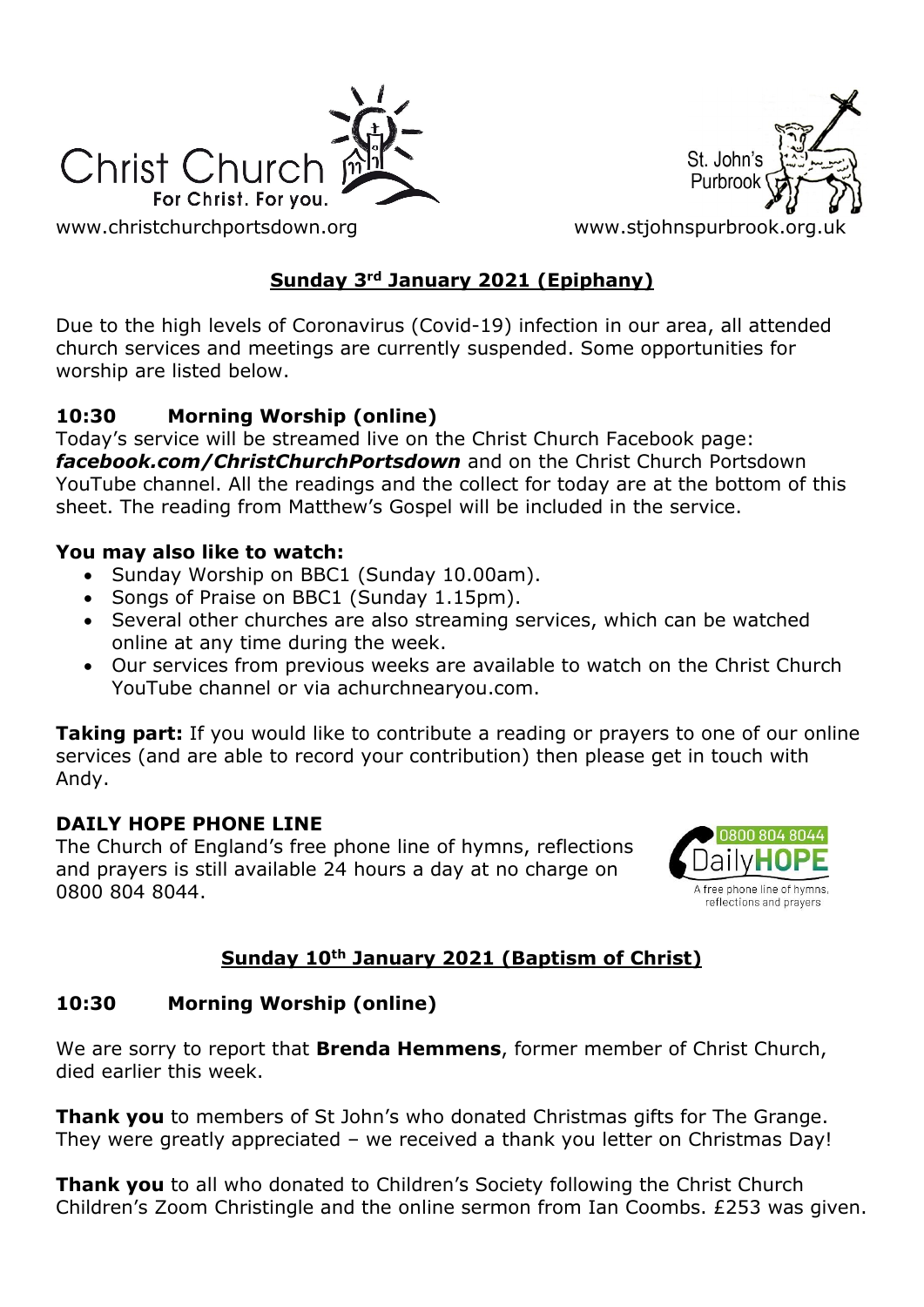#### **GIVING**

Both of our churches have experienced reduced income from cancelled hall bookings and the lack of collections at services. If you usually give in the plate (cash or envelopes), please do consider switching to Direct Debit or online payment.

The best way to do this is via the Parish Giving Scheme, which can now be done online or by telephone

You can register online at **register.parishgiving.org.uk or** by calling **0333 002 1271**

To register you will need the following details:

For Christ Church: Parish: Portsdown Christ Church Diocese: Portsmouth PGS Parish Code: 290629068

For St John's: Parish: St John the Baptist Village: Purbrook Diocese: Portsmouth PGS Parish Code: 290629070

You will also need your own bank details.

| <b>CONTACTS</b>      |                                                                                                 |
|----------------------|-------------------------------------------------------------------------------------------------|
| <b>Vicar</b>         | Revd Andy Wilson (day off Monday)<br>vicar@christchurchportsdown.org<br>purbrookvicar@gmail.com |
| <b>Associate</b>     | <b>Revd Laura Cameron</b>                                                                       |
| <b>Minister</b>      | revdlauracameron@gmail.com                                                                      |
| <b>Curate</b>        | <b>Revd Matt Grove</b> (day off Friday)<br>matt.grove@christchurchportsdown.org                 |
| <b>Churchwarden</b>  | <b>Bill Jeffery</b>                                                                             |
| <b>SJP</b>           | purbrookchurch@gmail.com                                                                        |
| Churchwarden         | <b>Stephen Anderson</b>                                                                         |
| <b>CCP</b>           | stephen.anderson@christchurchportsdown.org                                                      |
| Churchwarden         | <b>Karina Golledge</b>                                                                          |
| <b>CCP</b>           | thegolledges@btinternet.com                                                                     |
| <b>Administrator</b> | <b>Emma Evans</b><br>parish.office@christchurchportsdown.org                                    |
| <b>Hall Manager</b>  | Jacqui Wilson                                                                                   |
| <b>CCP</b>           | hall.manager@christchurchportsdown.org                                                          |
| Website              | <b>Matt Doe</b><br>webmaster@christchurchportsdown.org                                          |

A BLESSED AND PEACEFUL NEW YEAR TO ALL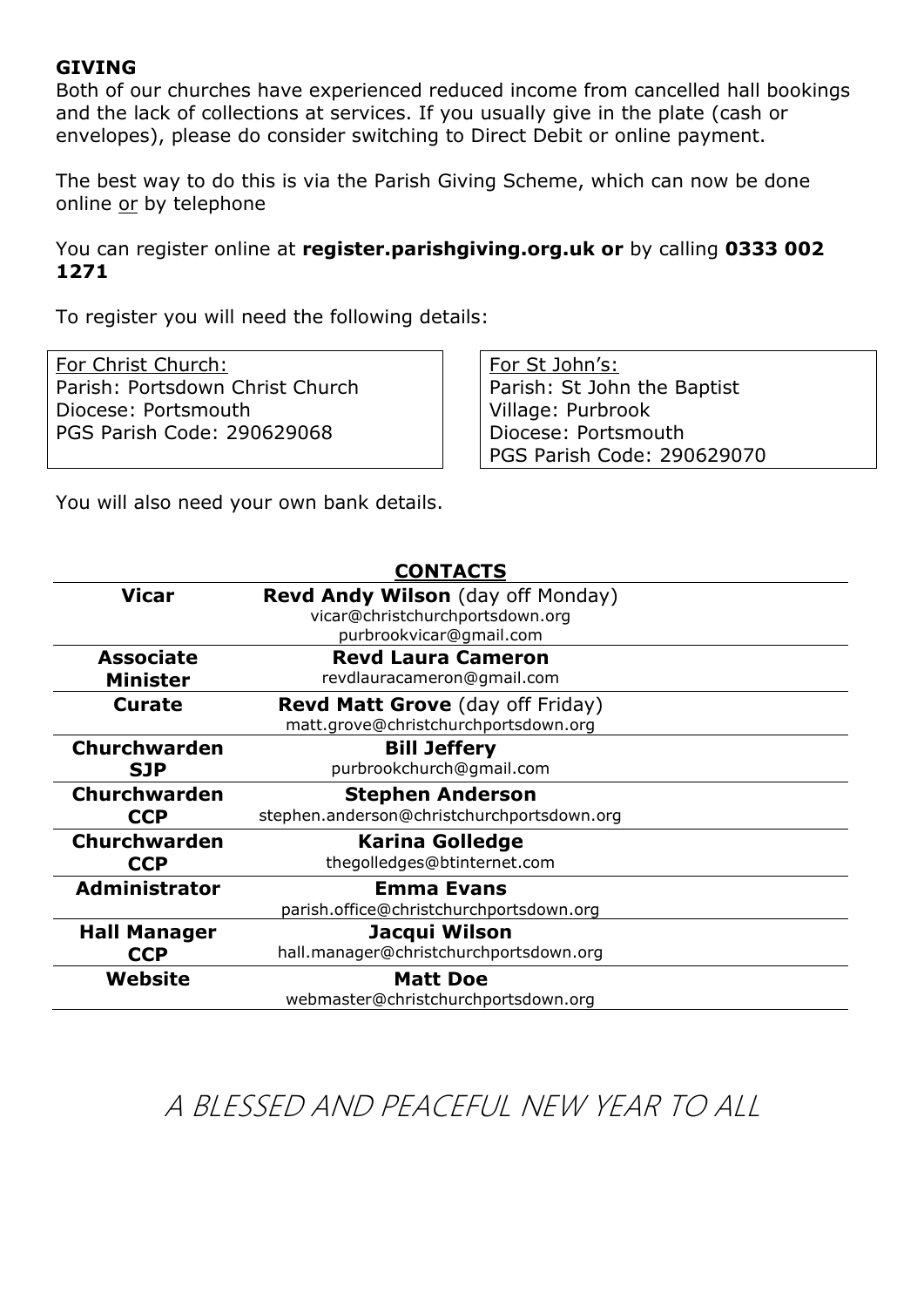# **Sunday 3 January 2021 Epiphany**

# **Collect**

Creator of the heavens, who led the Magi by a star to worship the Christchild: guide and sustain us, that we may find our journey's end in Jesus Christ our Lord. Amen.

## **Isaiah 60:1–6**

 $1$  Arise, shine; for your light has come, and the glory of the Lord has risen upon you. <sup>2</sup> For darkness shall cover the earth, and thick darkness the peoples; but the Lord will arise upon you, and his glory will appear over you. <sup>3</sup> Nations shall come to your light, and kings to the brightness of your dawn. <sup>4</sup> Lift up your eyes and look around; they all gather together, they come to you; your sons shall come from far away, and your daughters shall be carried on their nurses' arms. <sup>5</sup> Then you shall see and be radiant; your heart shall thrill and rejoice, because the abundance of the sea shall be brought to you, the wealth of the nations shall come to you. <sup>6</sup> A multitude of camels shall cover you, the young camels of Midian and Ephah; all those from Sheba shall come. They shall bring gold and frankincense, and shall proclaim the praise of the Lord.

## **Psalm 72: 10–15**

 $10$  The kings of Tarshish and of the isles shall pay tribute; the kings of Sheba and Seba shall bring gifts.  $11$  All kings shall fall down before him; all nations shall do him service.  $12$  For he shall deliver the poor that cry out, the needy and those who have no helper.  $13$  He shall have pity on the weak and poor; he shall preserve the lives of the needy.  $14$  He shall redeem their lives from oppression and violence, and dear shall their blood be in his sight. <sup>15</sup> Long may he live; unto him may be given gold from Sheba; may prayer be made for him continually and may they bless him all the day long.

## **Ephesians 3:1–12**

**<sup>3</sup>** This is the reason that I Paul am a prisoner for Christ Jesus for the sake of you Gentiles— $^2$  for surely you have already heard of the commission of God's grace that was given to me for you,  $3$  and how the mystery was made known to me by revelation, as I wrote above in a few words,  $4 \text{ a}$ reading of which will enable you to perceive my understanding of the mystery of Christ.<sup>5</sup> In former generations this mystery was not made known to humankind, as it has now been revealed to his holy apostles and prophets by the Spirit: <sup>6</sup> that is, the Gentiles have become fellowheirs, members of the same body, and sharers in the promise in Christ Jesus through the gospel.  $7$  Of this gospel I have become a servant according to the gift of God's grace that was given to me by the working